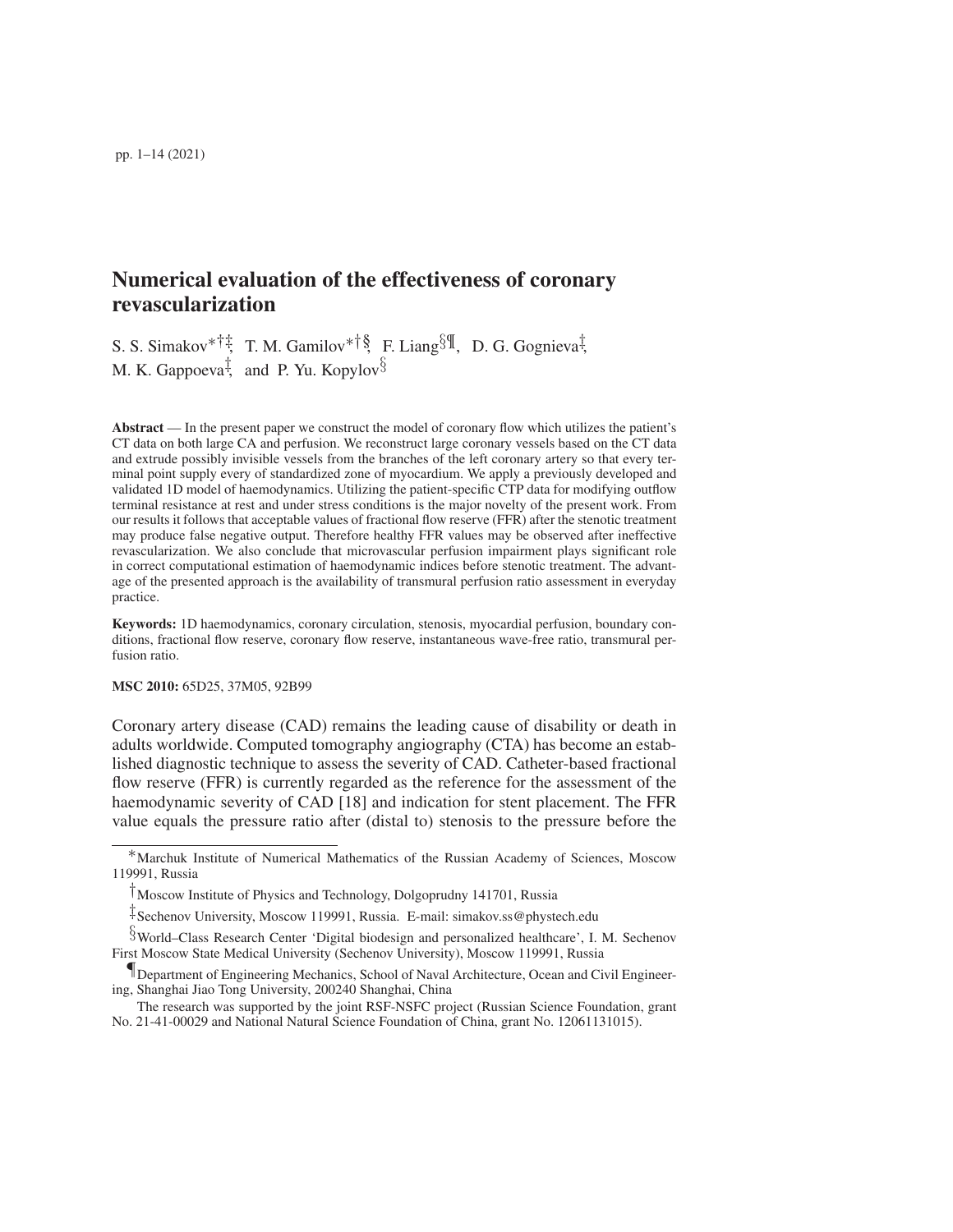2 *S. S. Simakov et al.*

stenosis (or aortic pressure) under the drug-enabled maximum hyperemia of the coronary vessels. FFR characterizes the maximum possible pressure recovery in the large coronary arteries (CAs) after stenting. Stenosis with FFR below 0.8 is haemodynamically significant and requires stenting or similar invasive treatment. Other valuable indices are coronary flow reserve (CFR) and instantaneous wave-free ratio (iFR). The CFR value equals the ratio of coronary blood flow (CBF) during drug-enabled maximum hyperemia to the CBF at rest [14]. CFR characterizes the maximum possible blood flow recovery in the large CAs after stenting. Unfortunately, CFR measurements are rarely possible in everyday clinical practice. iFR is measured in normal nonhyperemic conditions. iFR isolates a specific period in diastole, called the wave-free period, and uses the ratio of distal coronary pressure to the pressure observed in the aorta over this period [22]. This index does not involve administering a vasodilating drug but depends on the accurate estimation of the wave-free period. All haemodynamic indices — FFR, CFR, and iFR — characterize the severity of a lesion in a large (more than 0.5 mm in diameter) CA.

In general, there are two major sources of CAD. The first is stenosis of CAs. The second is impaired microcirculation of the myocardium. Stenosis in CA typically decreases blood supply to the heart tissue, damaging microcirculation of the myocardium. Thus, a correlation between CA stenosis and microcirculation failure certainly exists [1, 27]. However, this correlation is inexplicit [20]: a low FFR value may be a reason for the recommendation of CA stenting which will recover blood flow in large coronary arteries located downstream of the stenosis, but the myocardium perfusion still may be low due to the impaired microcirculatory region downstream. Thus, the revascularization will not be effective in this case. A lot of clinical studies investigate perfusion indices [6, 13, 19] or combine FFR with perfusion assessments [5, 15]. Modern mathematical models of coronary circulation rarely incorporate perfusion data for CAD evaluation [12, 17]. A lot of works consider FFR, CFR, or iFR regardless of the state of the microvessels in the myocardium [2, 3, 8].

Myocardial CT perfusion (CTP) allows for an evaluation of the impairment of myocardial microcirculation and ischemia [21]. CTP analysis is performed after administration of iodinated contrast through a catheter by imaging the left ventricular (LV) myocardium during the first pass of the contrast bolus. Iodinated contrast attenuates X-rays proportionally to the iodine content in tissue. Thus, myocardial perfusion defects can be directly visualized as hypoattenuating or non-enhancing regions. The increased blood flow conditions (hyperemia) allows revealing more perfusion abnormalities. Thus, a CTP dataset typically contains rest and stress (hyperemic) conditions.

In the present work, we construct the model of coronary flow, which utilizes the patient's CT data on both large CA and perfusion. We reconstruct large coronary vessels based on the CT data and extrude possibly invisible vessels from the branches of the left coronary artery so that every terminal point supplies every of the sixteen standardized zones of myocardium. We apply previously developed and validated 1D model of haemodynamics, which accounts for variable heart rhythm [9],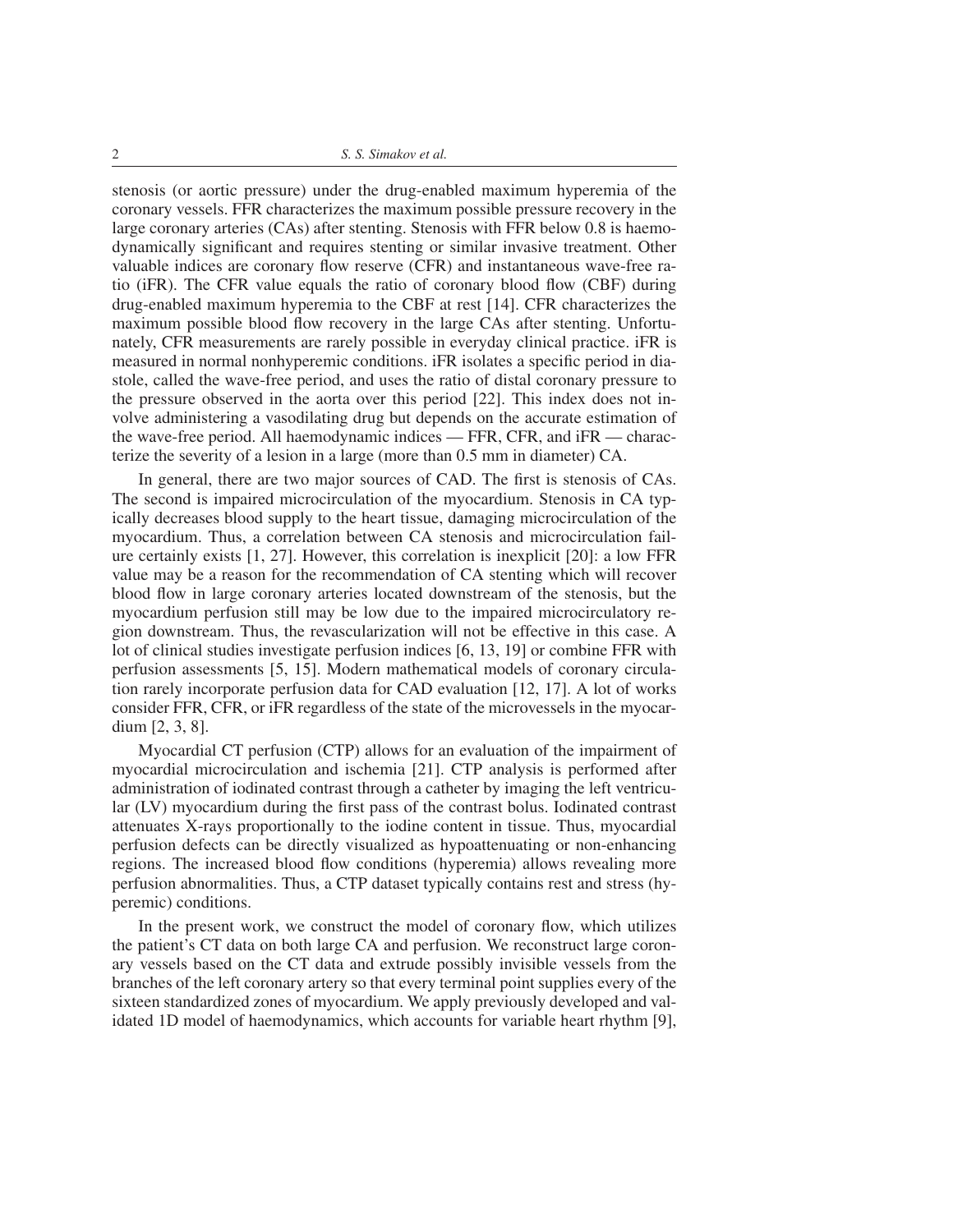and distribute terminal hydraulic resistance based on the diameters of the parent vessels and Murray's law by a recursive algorithm. In our model, the terminal resistance is decreased according to a transmural perfusion ratio (TPR) increase. First, we demonstrate that TPR data improves the accuracy of FFR assessment. Second, we analyze the sensitivities of FFR, CFR, and iFR in the stenosed region to the degree of microcirculation damage by decreasing TPR and, thus, increasing local terminal resistance downstream and in collateral terminals. Utilizing the patientspecific CTP data for modifying outflow terminal resistance is the major novelty of the present work. We observe that in the presence of a stenosis, the downstream TPR value substantially change all haemodynamic indices (FFR, CFR, and iFR). The change of TPR in collateral terminals produces no substantial effect on FFR, CFR, and iFR. One may observe the same behaviour in a healthy network (without stenosis) and decreased TPR downstream.

From our results it follows that acceptable values of FFR after the stenotic treatment may produce false negative output. Therefore healthy FFR values may be observed after ineffective revascularization. Finally, we conclude, that microvascular perfusion impairment plays significant role in correct computational estimation and interpretation of haemodynamic indices across the stenotic regions of CAs before stenotic treatment.

## 1. Methods

### 1.1. Coronary circulation model

The vascular network consists of a synthetic aortic root, aorta and two patientspecific coronary arteries (left coronary artery (LCA) and right coronary artery (RCA)) with their branches. The aortic root and the aorta produce physiological boundary conditions. All arterial segments were modelled as thin, elastic tubes of a constant length. The cross-sectional area of each tube depends on blood pressure. The blood flow in the coronary vascular network and the aorta is simulated by a 1D model of the unsteady axisymmetric flow of Newtonian viscous incompressible fluid through the network of elastic tubes. The 1D haemodynamic model is derived from Navier–Stokes equations [23, 26]. The time-dependent heart outflow function and terminal resistance of the coronary network adopt the general haemodynamic model to the coronary circulation [9, 10, 11]. The model is described briefly as follows. The flow in every vessel satisfies the mass and momentum balances

$$
\frac{\partial \mathbf{V}}{\partial t} + \frac{\partial \mathbf{F}(\mathbf{V})}{\partial x} = \mathbf{G}(\mathbf{V})
$$
 (1.1)

$$
\mathbf{V} = \begin{pmatrix} A \\ u \end{pmatrix}, \quad \mathbf{F}(\mathbf{V}) = \begin{pmatrix} Au \\ \frac{u^2}{2} + \frac{p(A)}{\rho} \end{pmatrix}, \quad \mathbf{G}(\mathbf{V}) = \begin{pmatrix} 0 \\ -8\pi\mu\frac{u}{A} \end{pmatrix}
$$

where  $t$  is the time,  $x$  is the distance along the vessel counted from the vessel junction point,  $\rho = 1.060 \text{ kg/m}^3$  is the blood density,  $A(t, x)$  is the vessel cross-section area,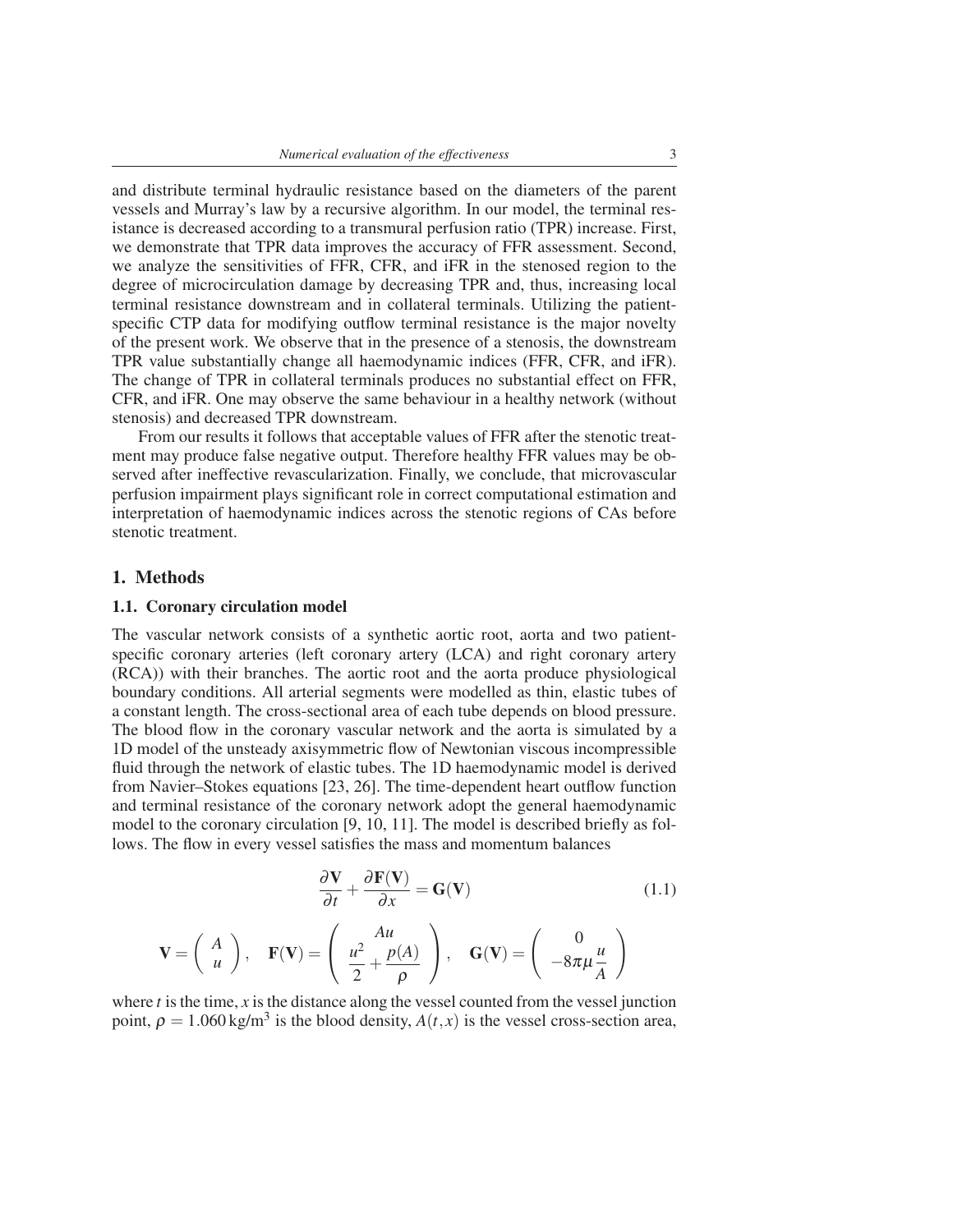*p* is the blood pressure,  $u(t, x)$  is the linear velocity averaged over the cross-section,  $\mu = 2.5$  mPa·s is the dynamic viscosity of the blood. The relationship between pressure and cross-section is defined by wall-state equation

$$
p(A) = \rho_w c^2 \left( \exp\left(\frac{A}{\tilde{A}} - 1\right) - 1 \right)
$$
 (1.2)

where  $\rho_w$  is the vessel wall density (constant), *c* is the velocity of small disturbances propagation in the material of the vessel wall, *A* is the cross-sectional area of the unstressed vessel. At the vessel junction points we impose the mass conservation condition and the total pressure continuity

$$
\sum_{k=k_1,k_2,\dots,k_M} \varepsilon_k A_k(t,\widetilde{x}_k) u_k(t,\widetilde{x}_k) = 0
$$
\n(1.3)

$$
p_k(A_k(t,\widetilde{x}_k)) + \frac{\rho u^2(t,\widetilde{x}_k)}{2} = p_{k+1}(A_{k+1}(t,\widetilde{x}_{k+1})) + \frac{\rho u^2(t,\widetilde{x}_{k+1})}{2}
$$
(1.4)

$$
k=k_1,k_2,\ldots,k_{M-1}
$$

where  $k$  is the index of the vessel,  $M$  is the number of the connected vessels,  $\{k_1, \ldots, k_M\}$  is the range of the indices of the connected vessels,  $\varepsilon = 1, \tilde{x}_k = L_k$ for incoming vessels,  $\varepsilon = -1$ ,  $\tilde{x}_k = 0$  for outgoing vessels.

The boundary conditions at the aortic root include the blood flow from the heart, which is set as a predefined time function  $Q_H(t)$ :

$$
u(t,0)A(t,0) = Q_H(t)
$$
\n(1.5)

$$
Q_H(t) = \begin{cases} \text{SV}\frac{\pi}{2\tau}\sin\left(\frac{\pi t}{\tau}\right), & 0 \leq t \leq \tau \\ 0, & \tau < t \leq T \end{cases}
$$
(1.6)

where SV is the stroke volume of the left ventricle, *T* is the period of the cardiac cycle,  $\tau$  is the duration of the systole. Inflow parameters SV, *T*, and  $\tau$  are extracted from patient's data. Section 1.2 presents details on defining terminal resistance at the outflow of peripheral arterial segments.

Stenosis is simulated as a separate vessel with a decreased diameter corresponding to patient's data. A decreased terminal resistance simulates hyperemia. FFR is calculated as a ratio between average pressure downstream stenosis and average aortic pressure during hyperemia. CFR is calculated as a ratio between hyperemic blood flow through stenosis to the blood flow through the same stenosis in patient quiet conditions (also referred to as the rest conditions). iFR is calculated as the ratio between average pressure after stenosis and average aortic blood pressure during the diastolic wave-free period (WFP) under the nonhyperemic normal condition. WFP begins in 25% of the way into diastole and ends 5 ms before the end of diastole following the general definition of iFR [22].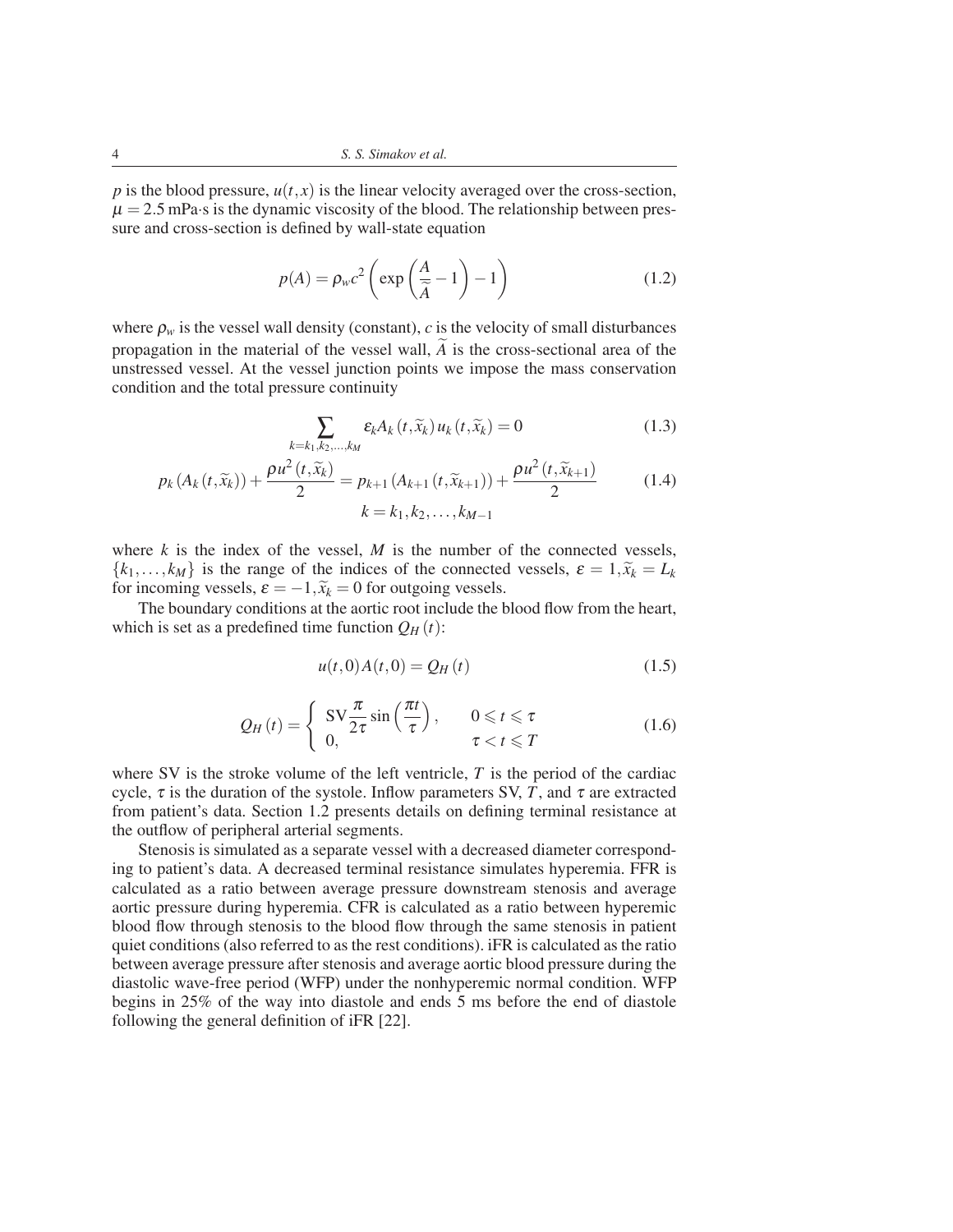# 1.2. Outflow boundary conditions

We use the patient-specific CTP data which characterize the myocardium perfusion to define peripheral resistance more accurate. CTP images present the brightness of the iodinated contrast agent, which was administrated to the arterial blood and transferred through the microcirculation. The brightness of the contrast has no direct physiological meaning, but it is proportional to the volumetric blood flow and the oxygen delivery to tissue. Brighter regions correspond to a higher concentration of the contrast, and faint regions correspond to a lower concentration of the contrast. CTP workstation automatically divides a myocardium from inner to external surface into three layers: subendocardium, midwall, and subepicardium. It also divides the surface of every layer into the sixteen standardized zones (territories) as shown in Fig. 1. The embedded data processing software calculates the mean attenuation density (AD) of each myocardial layer in every zone. AD characterizes the impairment of the perfusion in a particular territory by the transmural perfusion ratio (TPR)

$$
TPR = \frac{AD_{\text{end}}}{AD_{\text{ep}}}
$$
 (1.7)

where *AD*<sub>end</sub> is subendocardial AD and *AD*<sub>ep</sub> is subepicardial AD. Two available datasets presented TPR measurements at the rest and stress states. The rest state corresponds to quiet patient conditions. The stress state is a state with increased blood flow. The stress state is activated by administration of the vasodilating agent (adenosine) which increases the lumen of the vessels and, thus, decreases the hydraulic resistance. The measured rest and stress TPR values for each territory are presented in Table 1. The FFR simulations require stress values; the iFR simulations rest values; the CFR simulations require both rest and stress values.

TPR has no direct physiological interpretation. However, it improves the overall diagnostic performance of CT-MPI in clinics [4]. TPR typically ranges from 0.0 to 1.4. Acceptable healthy values are between 1.0 and 1.4. The moderate perfusion pathology produces values between 0.95 and 1.0. Severe perfusion pathology corresponds to the values between 0.6 and 0.95. Extremely low TPR values below 0.6 are hardly observed. We consider the value 0.2 as complete blocking of the perfusion.

In order to use TPR as data for outflow boundary conditions, one should define a mapping between terminal points of CA network and perfusion zones. At least one terminal artery should be assigned to every microvascular territory. Unfortunately, the quality of the CT scans makes it impossible to segment all needed arteries in many cases. In the available case (see Section 1.3) we have managed to extract only ten terminal arteries (see Fig. 2). Thus, at least six arteries were missing. We assume that the missing arteries are not visible on CT images due to the low resolution. We generated them synthetically. We created synthetic arteries which originate from the closest points in the coronary network and ends up in the centre of the appropriate perfusion zone (see dotted lines in Fig. 2). The diameter of the synthetic arteries is prescribed to be equal to the diameter of the smallest of the segmented arteries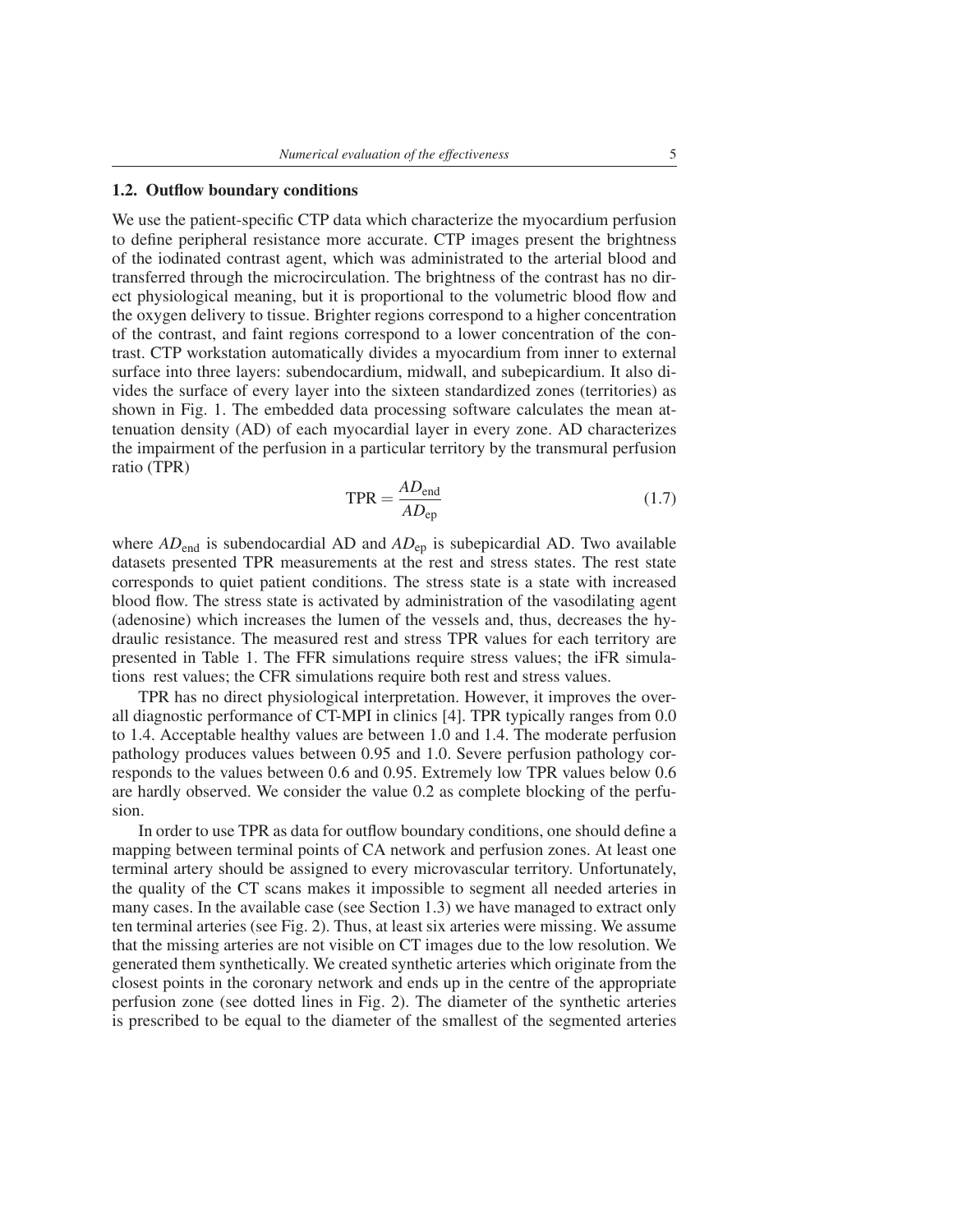

Figure 1. Zonal decomposition of the left ventricle: A is front view, B is rear view, C depicts all zones as a diagram (LV apex is in the center, LV base is on the sides).

(excluding stenosed parts). As a result, each perfusion territory of LV has a corresponding terminal artery.

Finally, we associate each terminal end of LCA branches with the closest territory of LV. If any two arteries end up in the same zone, we choose the artery nearest to the centre of the zone. Another artery is prescribed to the nearest neighbour territory.

The outflow boundary conditions assume that a terminal artery with index *k* is connected to the venous pressure reservoir with the pressure  $p_{\text{veins}} = 8 \text{ mmHg}$  by the hydraulic resistance  $R_k$ . It is described by Poiseuille pressure drop condition

$$
p_k(t, L_k) - p_{\text{veins}} = R_k A_k(t, L_k) u_k(t, L_k).
$$
 (1.8)

Compression of the terminal coronary arteries during systole by myocardium is an important feature of the coronary haemodynamics. To account for the compression, we set  $R_k = R_k(t)$  for the boundary condition (1.8) in the terminal coronary arteries. Similar to our previous works [10, 9, 2] we assume, that the dimensionless time profile of  $R_k(t)$  is the same as the dimensionless time profile of the cardiac output (1.6).

$$
R_k(t) = \begin{cases} R_k + (R_k^{\max} - R_k) \sin\left(\frac{\pi t}{\tau}\right), & 0 \leq t \leq \tau \\ R_k, & \tau < t \leq T. \end{cases}
$$
(1.9)

The peak value of the peripheral resistance during systole is set to  $R_k^{\text{max}} = 3R_k$ , where  $R_k$  is the terminal resistance during diastole. It leads to complete blocking of the outflow. The base hyperemic diastolic value of the peripheral resistance is set to  $R_k^{\text{hyp}} = 0.3R_k$ . This value corresponds to clinical observations and our previous practice [8, 2].

The values of  $R_k$  are set by the following algorithm. We assume, that the total arterio-venous resistance  $R_{\text{total}}$  of the systemic circulation produces the pressure drop  $\Delta P = P_{\text{mean}} - p_{\text{veins}}$ , where  $P_{\text{mean}}$  is the mean blood pressure of the patient. Thus

$$
R_{\text{total}} = \frac{\Delta P}{Q_{CO}}\tag{1.10}
$$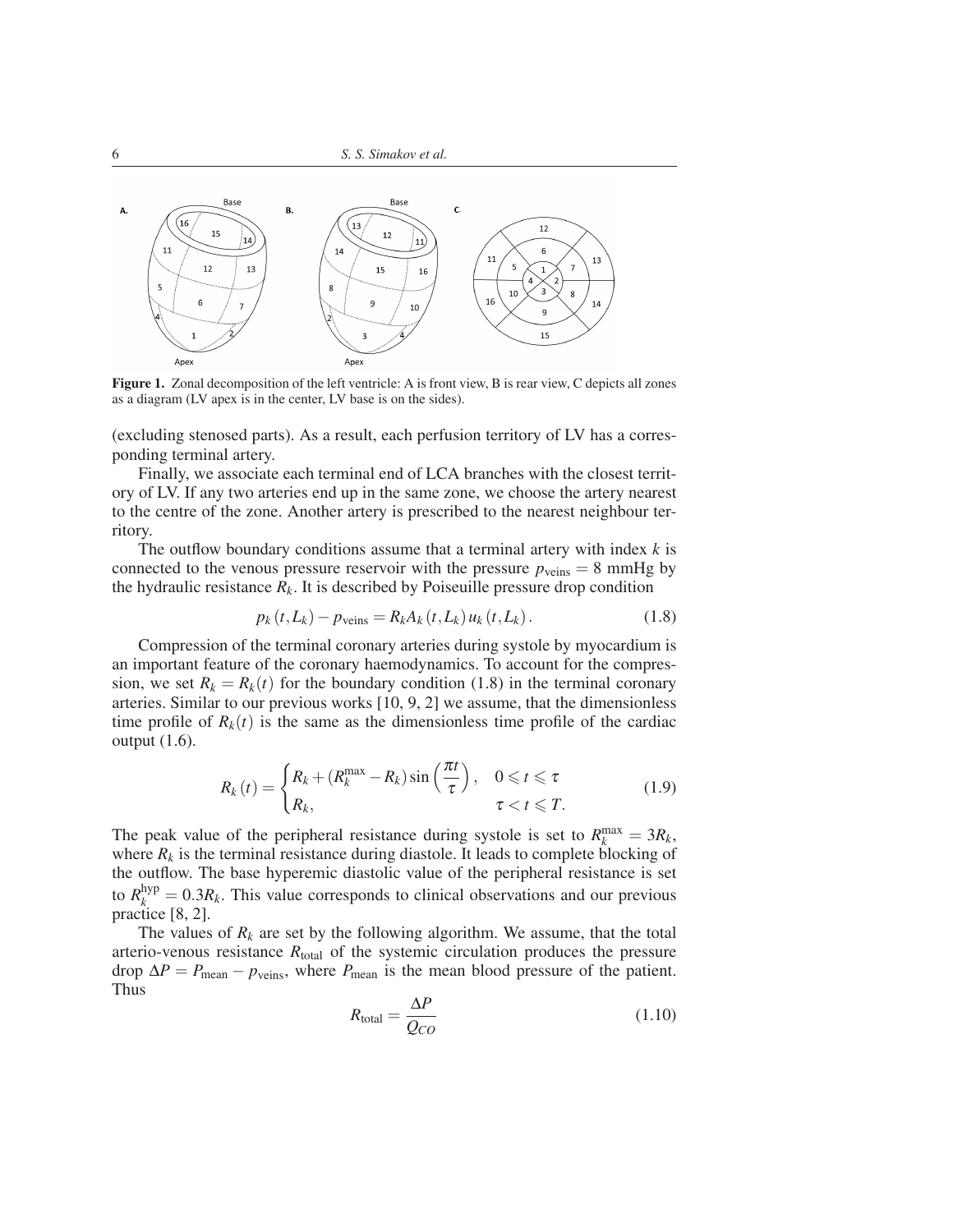where *QCO* is average cardiac output

$$
Q_{CO} = \text{SV} \cdot T^{-1}.\tag{1.11}
$$

Then we divide  $R_{\text{total}}$  between the terminal resistance of the aorta  $R_a = R_{\text{total}}/0.05$ and the total terminal resistance of the CAs  $R_{\text{cor}} = R_{\text{total}}/0.95$ . These values produce the ratio of CBF to CO about 3–6%. The total hydraulic resistance of coronary network  $R_{cor}$  is divided depending on the diameters of coronary arteries according to Murray's law with the power 2.27 [2]. The resulting base values of terminal resistances  $R_k$  are prescribed to each terminal branch, including synthetic vessels.

Finally, we update the base values of the terminal resistances  $R_k$  with respect to the measured TPR values. Qualitatively lower TPR values correspond to impaired perfusion and greater hydraulic resistance of the perfusion territory. Thus we multiply each base resistance  $R_k$  by a coefficient  $\alpha_k$ :

$$
\alpha_k = \begin{cases} 1, & \text{TPR} \geqslant 1.4 \\ a + b \exp(c \cdot TPR_k), & \text{TPR} < 1.4 \end{cases} \tag{1.12}
$$

where  $TPR_k$  is a TPR value of corresponding LV zone. We set the values of *a*, *b*, and *c* so that  $\alpha_k = 1$  for  $TPR_k = 1.4$  and  $\alpha_k = 4$  for  $TPR_k = 0.2$ 

$$
a = 2 + \frac{2}{\sqrt{3}}, \qquad b = \sqrt{\frac{(4-a)^3}{2-a}}, \qquad c = 5 \ln \frac{4-a}{b}.
$$
 (1.13)

This makes blood flow through a segment with  $TPR < 0.2$  negligibly small. In addition we set  $\alpha_k = 2$  for  $TPR_k = 0.6$  to designate clinically accepted borderline value of TPR. Exponential function grows slowly from  $TPR_k = 1.4$  to  $TPR_k = 1.0$ and grows faster from  $TPR_k = 1.0$  to  $TPR_k = 0.6$ , which corresponds to clinical practice.

Correction of outflow boundary condition (1.12) increases peripheral resistance in the regions with low TPR, which simulates microcirculation pathology. We keep RCA branches in the model to increase the accuracy of the LCA portion of hydraulic resistance and blood flow.

#### 1.3. Patient data

This study involves anonymous data from a single 73 years old patient with ischemic heart disease. The patient underwent contrast-enhanced coronary CT as well as rest and adenosine-enabled stress CT perfusion (CTP). The CT data of the large coronary arteries were processed by a previously developed segmentation algorithm [24, 26, 7]. The coronary perfusion was estimated by CTP images. CT scanner (Canon Aquilion ONE) calculated TPR for sixteen zones of the LV wall both for the rest and stress conditions. Figure 2 shows the extracted structure of the coronary network. Table 1 contains geometric parameters and CTP data.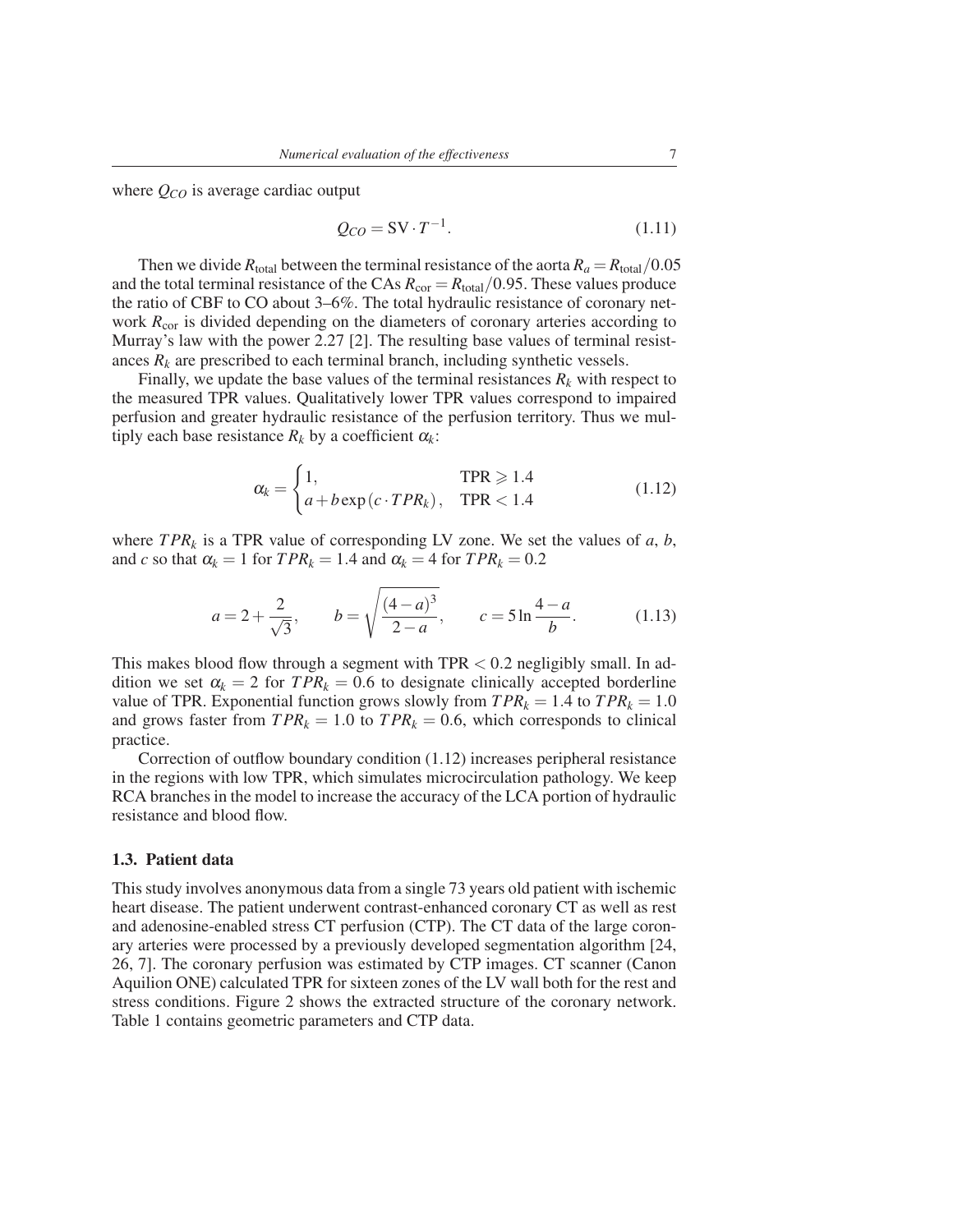8 *S. S. Simakov et al.*

| No.                     | $l$ (mm) | $d$ (mm) | Zone           | <b>TPR</b> rest | <b>TPR</b> <sub>stress</sub> |
|-------------------------|----------|----------|----------------|-----------------|------------------------------|
| $\mathbf{1}$            | 10.5     | 3.3      |                |                 |                              |
| $\overline{\mathbf{c}}$ | 25.0     | 3.7      |                |                 |                              |
| 3                       | 7.8      | 1.3      |                |                 |                              |
| $\overline{4}$          | 8.6      | 3.4      |                |                 |                              |
| 5                       | 4.9      | 1.9      |                |                 |                              |
| 6                       | 24.4     | 3.3      |                |                 |                              |
| 7                       | 2.4      | 2.6      |                |                 |                              |
| 8                       | 12.4     | 2.7      |                |                 |                              |
| 9                       | 6.5      | 0.4      |                |                 |                              |
| 10                      | 62       | 1.9      |                |                 |                              |
| 11                      | 9.7      | 1.3      | $\overline{4}$ | 1.22            | 1.28                         |
| 12                      | 9.9      | 0.7      | $\mathbf{1}$   | 1.03            | 1.05                         |
| 13                      | 15.3     | 1.3      | 6              | 0.95            | 0.93                         |
| 14                      | 6.7      | 2.5      | 5              | 1.06            | 1.08                         |
| 15                      | 36.1     | 3.5      |                |                 |                              |
| 16                      | 57.4     | 2.3      |                |                 |                              |
| 17                      | 11.1     | 2.1      |                |                 |                              |
| 18                      | 2.3      | 1.7      |                |                 |                              |
| 19                      | 27.8     | 2.5      |                |                 |                              |
| 20                      | 34.3     | 2.3      | 3              | 1.49            | 1.34                         |
| 21                      | 21.1     | 2.5      | $\overline{c}$ | 1.19            | 1.20                         |
| 22                      | 39.5     | 2.5      |                |                 |                              |
| 23                      | 5.4      | 2.2      | 8              | 1.18            | 1.41                         |
| 24                      | 15.2     | 1.2      | 9              | 1.12            | 1.13                         |
| 25                      | 57.4     | 2.3      |                |                 |                              |
| 26                      | 14.6     | 1.1      | 13             | 1.21            | 1.39                         |
| 27                      | 20.1     | 1.6      | 7              | 1.02            | 1.10                         |
| 28                      | 20.3     | 0.7      | 12             | 1.21            | 1.33                         |
| 29                      | 15.6     | 0.7      | 11             | 1.23            | 1.25                         |
| 30                      | 46.8     | 0.7      | 16             | 1.25            | 1.27                         |
| 31                      | 17.5     | 0.7      | 10             | 1.15            | 1.13                         |
| 32                      | 38.3     | 0.7      | 15             | 1.00            | 1.12                         |
| 33                      | 17.4     | 0.7      | 14             | 1.13            | 1.22                         |

Table 1. Parameters of the LCA and its branches: *l* is length, *d* is diameter, Zone is the index of corresponding TPR segment (see Fig. 1), TPR<sub>rest</sub> is TPR value at natural physiological conditions, TPRstress is TPR at hyperemic conditions which were produced by the adenosine administration.

Table 2. Parameters of RCA and its branches: *l* is length, *d* is diameter.

| No.                      | $l.$ mm | $d, \text{mm}$ |
|--------------------------|---------|----------------|
| 1                        | 52.3    | 3.8            |
| 2                        | 68.6    | 3.2            |
| 3                        | 43.2    | 2.1            |
| 4                        | 43.4    | 2.1            |
| $\overline{\phantom{0}}$ | 58.1    | 2.3            |

The patient was diagnosed with a series of epicardial stenoses in the left anterior descending artery (LAD). The proximal third of LAD contained two calcium atherosclerosis plaques which produce stenoses of 50% and 60% degree in the vascular segments 3 and 5 (see Fig. 1). In what follows, we refer to stenosis degree as a local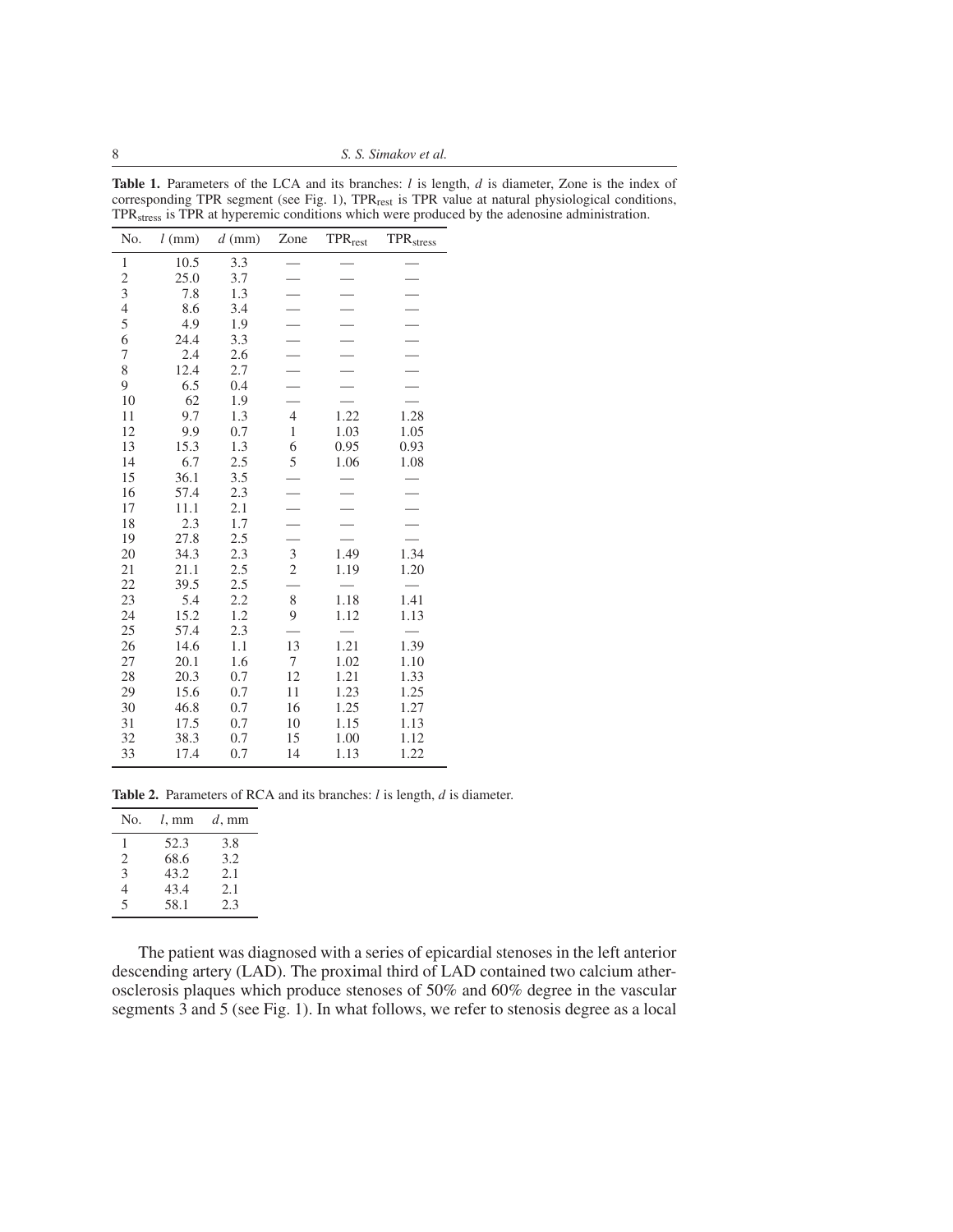decrease of the diameter relative to the neighbour healthy part of the vessel. Another 85% degree stenosis was located in a distal part of the LAD in the vascular segment 9 (see Fig. 2). FFR of the vascular segment 9 was invasively measured before stent placement. It was equal to 0.43. CFR data were unavailable.

Aortic root was simulated as a vessel with the length set to 5 cm and diameter set to 2.3 cm. Aorta was simulated as a single vessel with the length set to 80 cm and diameter set to 2.17 cm. Parameters of LCA and RCA are presented in Tables 1 and 2.

# 2. Results

First we study the importance of the microvascular impairment to the accuracy of the FFR simulations. Let us compare the results of two simulations. In the first computational experiment, all TPR values are set to 1.4, i.e., the terminal hydraulic resistance is set to the initial base values at all terminal points regardless of CTP data. In the second series TPR values from Table 1 at stress conditions are used to calculate multipliers according to (1.12). We set stress TPR values by virtue of the fact that invasive FFR measurements are also performed after adenosine administration which is exactly the same as for the stress TPR measurements. The simulated values of FFR in the first and second cases are 0.39 and 0.41, respectively. The measured value of FFR was 0.43. Thus the relative error of simulated FFR is 9.3% and 4.7%, respectively. We have a substantially lower error when using patient TPR data.

In the second group of simulations, we study the sensitivity of FFR, CFR, and iFR to TPR in the distal territories (zones 1 and 4 in Figs. 1 and 2). In the first series, we change both stress and rest TPR values in zones 1 and 4 from 0.2 to 1.4 simultaneously and calculate FFR and CFR in each case. In these simulations, we use stress TPR values from Table 1 for the remaining zones to calculate FFR and hyperemic blood flow through stenosis for CFR. We use rest TPR values for the remaining zones to calculate blood flow in quiet conditions (at rest) for CFR and pressure over wave-free periods for iFR. In the second series of numerical experiments, we simulate stenting by removing stenosis in vessel 9 and recalculate FFR, CFR, and iFR for the same TPR values as in the first series.

The results are presented in Fig. 3. One can see that in the presence of the 85% stenosis in vascular segment 9 all indices increase significantly along with the decrease of TPR. It means that the lack of data on microcirculation pathology may be a reason of the substantial underestimation of the haemodynamic significance of a stenosis by noninvasive computational tools. This result supports clinical findings concluding that FFR can be artificially elevated in patients with microvascular dysfunction, leading to an underestimation of lesion severity [16].

From Fig. 3 one can also observe that in healthy conditions without stenosis, all indices demonstrate minor variations in the wide range of all possible TPR values. It means that revascularization improves haemodynamic indices even in the cases of impaired perfusion. FFR, CFR, and iFR evaluate the blood flow conditions in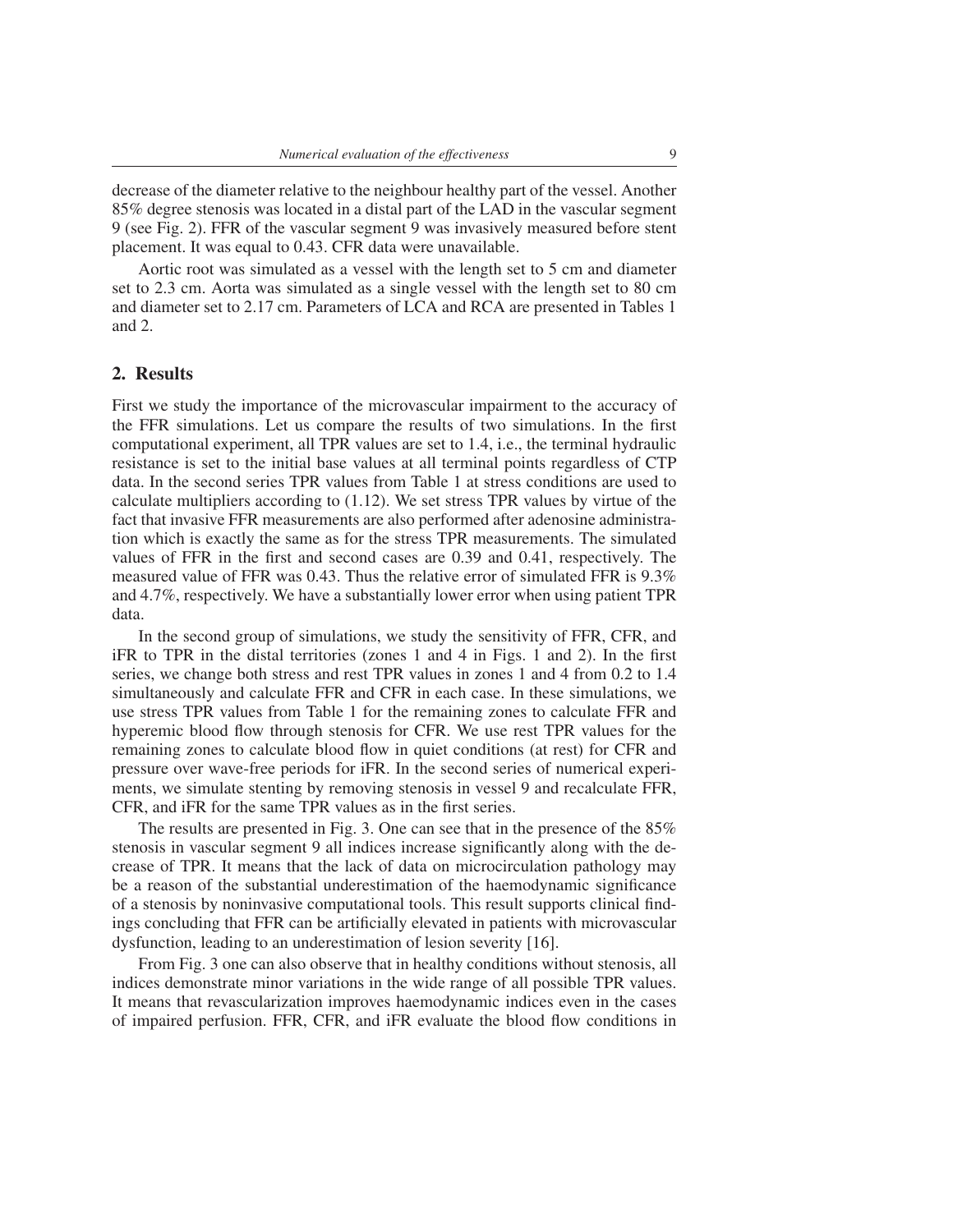

Figure 2. The structure of RCA and LCA. Bold numbers correspond to the LV perfusion zones (see Fig. 1). Dotted lines designate synthetic vessels. Vessels 3, 5, and 9 of LCA have stenoses.



Figure 3. Calculated FFR, CFR, and iFR with and without stenosis for various TPR in zones 1 and 4 (see Fig. 2).

large coronary vessels regardless of microcirculation state. These indices may be high even if the coronary blood flow is dangerously low.

We should note that the stress and rest TPR values of our patient (see Table 1) are similar. The only problematic sector is zone 6 in both cases. This is the reason we changed TPR values for both stress (hyperemic) and rest conditions in our previous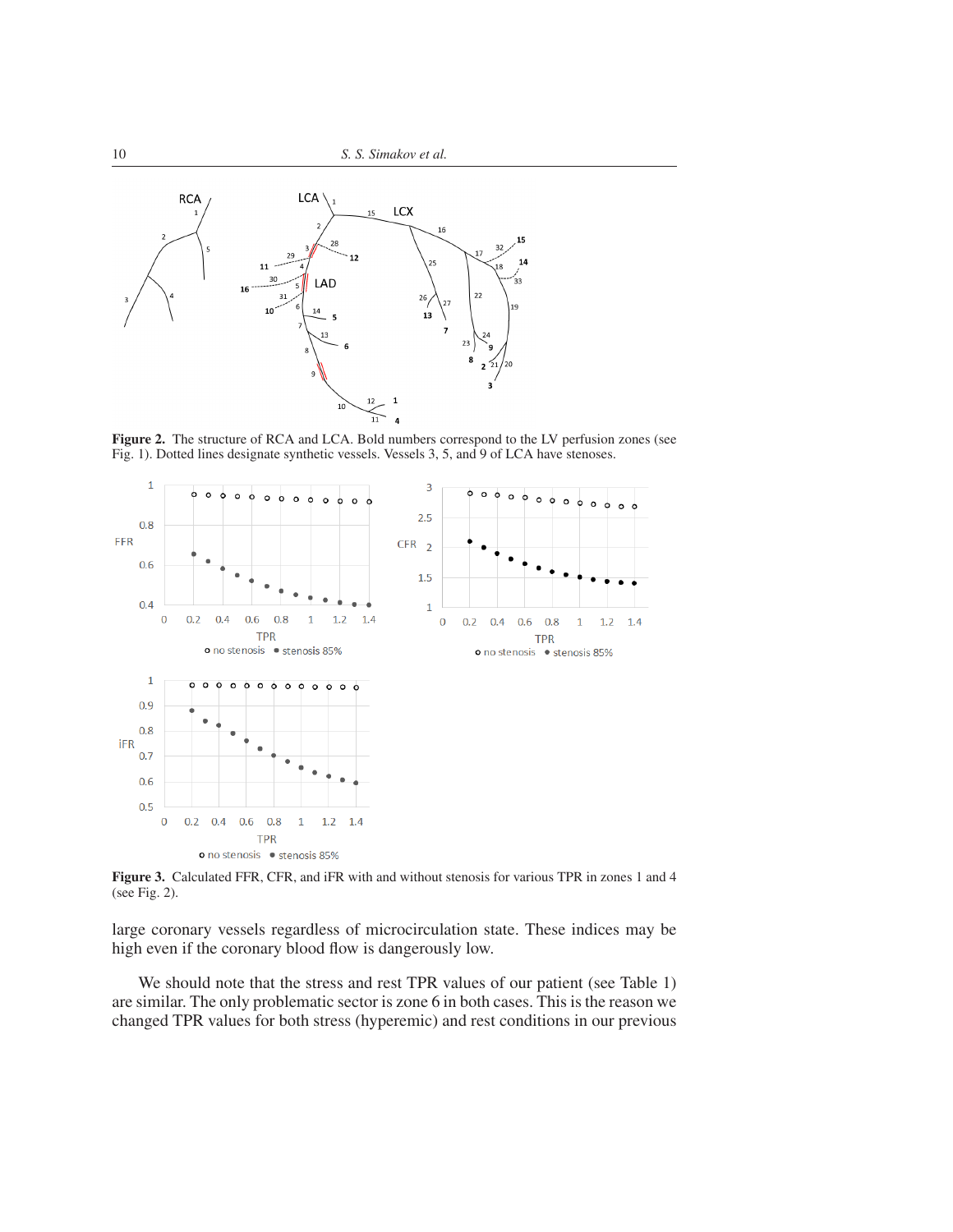

Figure 4. Calculated CFR with and without stenosis for various stress TPR in zones 1 and 4 (see Fig. 2). Rest TPR were fixed and taken from patient data (see Table 1).

calculations (Fig. 3). We assumed that microcirculation dysfunction manifests itself similarly under stress and at rest. However, in most cases perfusion impairment hinders hyperemic response of coronary haemodynamics while leaving rest state almost unaffected [12]. This can have a drastic effect on CFR, since CFR is the ratio between hyperemic and nonhyperemic (rest) blood flows. Figure 4 shows CFR values for various stress TPR values. Rest TPR values are the same for all calculations. As one can see, CFR behaviour changes compared to Fig. 3: CFR decreases with increased microcirculation dysfunction.

Finally, we study FFR, CFR, and iFR sensitivity to the variations of TPR in the neighbour territories. We change TPR values in zones 5 and 6 from 0.2 to 1.4 and calculate FFR, CFR, and iFR with and without stenosis in vascular segment 9 in each case similar to the previous simulations. We observe, that the maximum relative difference in all indices for all cases is less than 3%. Thus, we conclude that haemodynamic indices are not sensitive to the TPR values in the neighbour territories.

## 3. Conclusion

We have demonstrated that the effectiveness of coronary revascularization should be evaluated based on CT and CTP data. Healthy values of FFR after the stenotic treatment may be observed after ineffective revascularization, which may lead to a false negative decision. Myocardial perfusion impairment plays a significant role in the correct estimation and interpretation of haemodynamic indices across the stenotic regions of CAs before stenotic treatment by noninvasive computational techniques. This method is almost not sensitive to the post treatment analysis.

This is just a pilot study since we consider a single case. More clinical cases are required for the validation and development of a robust computational tool for practical usage.

In the present work, we utilize CT perfusion images and TPR values to assess myocardial perfusion. The other methods, such as PET (Positron Emission Tomography) perfusion, SPECT (Single Photon Emission Computed Tomography) perfusion, give more accurate 3D distribution of myocardial blood flow and can increase effectiveness.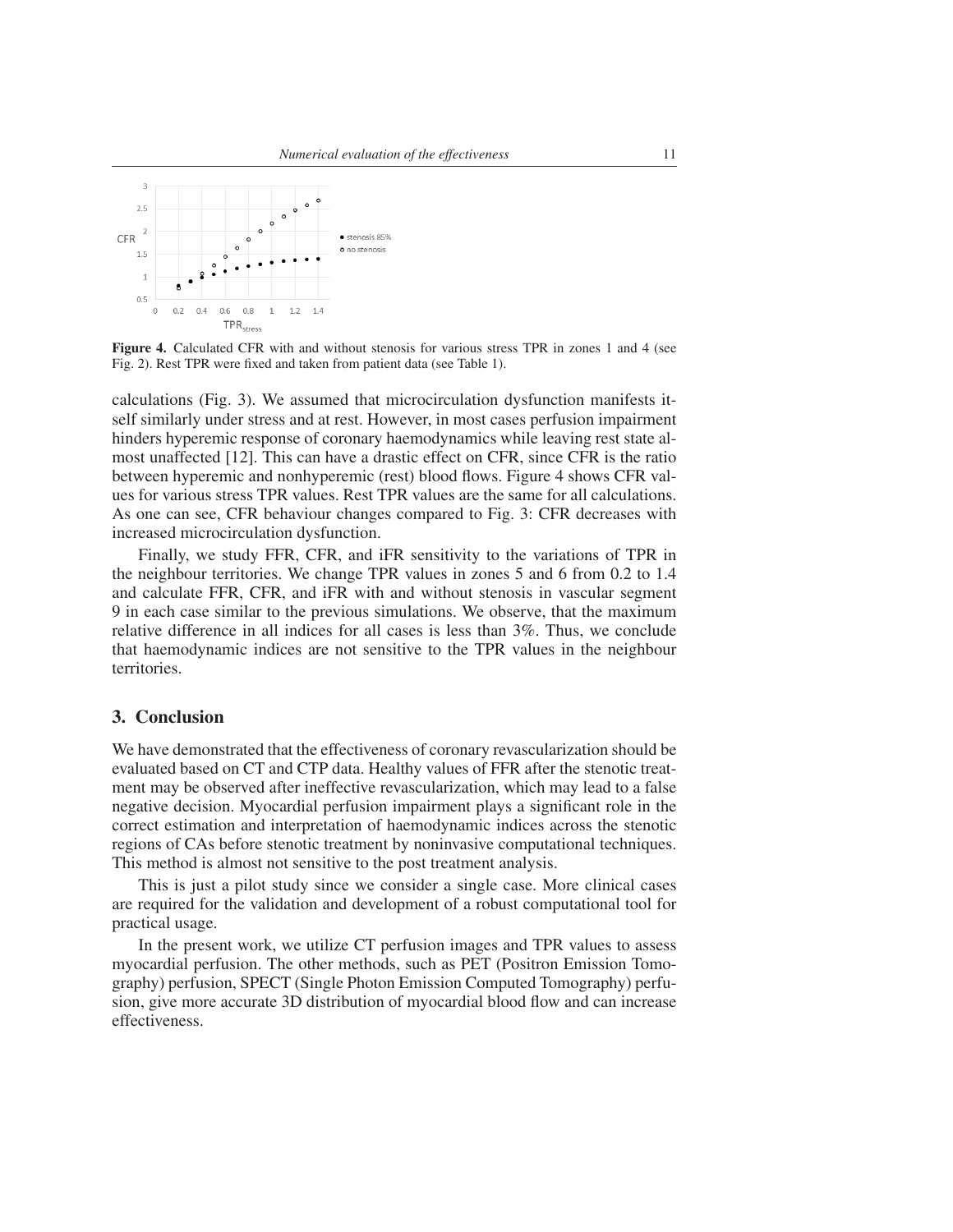The advantage of the presented approach is the availability of TPR perfusion assessment in everyday practice. Since we are also performing coronary CT to extract the structure of large coronary arteries, CT perfusion does not require additional equipment. It simplifies procedures for both patients and clinicians.

#### Acknowledgements

The authors acknowledge the staff of Sechenov University especially Nina Gagarina and Ekaterina Fominykh for patient-specific FFR and CTP data and Alexander Danilov for the fruitful discussion.

## References

- 1. P. G. Camici and M. Magnoni, How important is microcirculation in clinical practice? *Eur. Heart J. Suppl.* 21 (2019), B25–B27.
- 2. J. M. Carson, S. Pant , C. Roobottom, R. Alcock, P. J. Blanco, C. A. Carlos Bulant, Y. Vassilevski, S. Simakov, T. Gamilov, R. Pryamonosov, F. Liang, X. Ge, Y. Liu, and P. Nithiarasu, On-invasive coronary CT angiography-derived fractional flow reserve: A benchmark study comparing the diagnostic performance of four different computational methodologies. *Int. J. Numer. Methods Biomed. Engrg.* 35 (2019), No. 10, e3235.
- 3. J. M. Carson, C. Roobottom, R. Alcock, and P. Nithiarasu, Computational instantaneous wavefree ratio (IFR) for patient-specific coronary artery stenoses using 1D network models. *Int. J. Numer. Methods Biomed. Engrg.* 35 (2019), No. 11, e3255.
- 4. A. Coenen, M. M. Lubbers, A. Kurata, A. Kono, A. Dedic, R. G. Chelu, M. L. Dijkshoorn, A. Rossi, R. M. van Geuns, and K. Nieman, Diagnostic value of transmural perfusion ratio derived from dynamic CT-based myocardial perfusion imaging for the detection of haemodynamically relevant coronary artery stenosis. *Eur. Radiol.* 27 (2017), No. 6, 2309–2316.
- 5. A. Coenen, A. Rossi, M. M. Lubbers, A. Kurata, A. K. Kono, R. G. Chelu, S. Segreto, M. L. Dijkshoorn, A. Wragg, R.-J. M. van Geuns, F. Pugliese, and K. Nieman, Integrating CT myocardial perfusion and CT-FFR in the work-up of coronary artery disease. *JACC: Cardiovasc. Imaging* 10 (2017), No. 7, 760–770.
- 6. R. C. Cury, T. A. Magalhes, A. T. Paladino, A. A. Shiozaki, M. Perini, T. Senra, P. A. Lemos, R. C. Cury, and C. E. Rochitte, Dipyridamole stress and rest transmural myocardial perfusion ratio evaluation by 64 detector-row computed tomography. *J. Cardiovasc. Comp. Tomography* 5 (2011), No. 6, 443–448.
- 7. A. Danilov, Yu. Ivanov, R. Pryamonosov, and Yu. Vassilevski, Methods of graph network reconstruction in personalized medicine. *Int. J. Numer. Methods Biomed. Engrg.* 32 (2016), No. 8, e02754.
- 8. T. M. Gamilov, P. Yu. Kopylov, R. A. Pryamonosov, and S. S. Simakov, Virtual fractional flow reserve assessment in patient-specific coronary networks by 1D haemodynamic model. *Russ. J. Numer. Anal. Math. Modelling* 30 (2015), No. 5, 269–276.
- 9. T. Gamilov, P. Kopylov, M. Serova, R. Syunyaev, A. Pikunov, S. Belova, F. Liang, J. Alastruey, and S. Simakov. Computational analysis of coronary blood flow: The role of asynchronous pacing and arrhythmias. *Mathematics* 8 (2020), No. 8, 1205.
- 10. T. M. Gamilov, F. Y. Liang, and S. S. Simakov, Mathematical modeling of the coronary circulation during cardiac pacing and tachycardia. *Lobachevskii J. Math.* 40 (2019), No. 4, 448–458.
- 11. T. Gamilov and S. Simakov, Blood flow under mechanical stimulations. *Advances in Intelligent*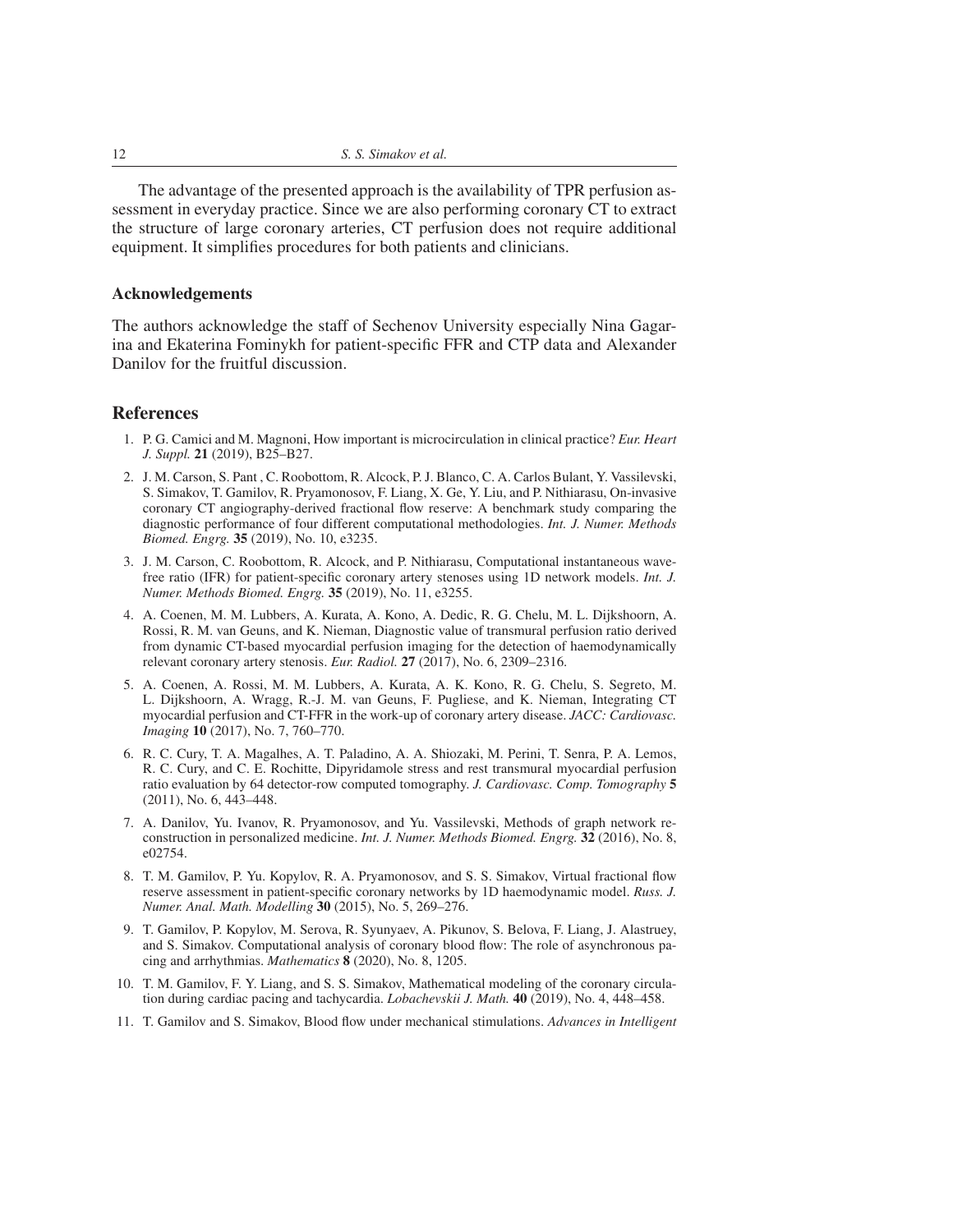*Systems and Computing*, Vol. 1028 (2020), 143–150.

- 12. X. Ge, Y. Liu, S. Tu, S. Simakov, Y. Vassilevski, and F. Liang, Model-based analysis of the sensitivities and diagnostic implications of FFR and CFR under various pathological conditions. *Int. J. Numer. Methods Biomed. Engrg.* (2019), e3257.
- 13. R. T. George, A. Arbab-Zadeh, J. M. Miller, K. Kitagawa, H. J. Chang, D. A. Bluemke, L. Becker, O. Yousuf, J. Texter, A. C. Lardo, and J. A. Lima, Adenosine stress 64- and 256-row detector computed tomography angiography and perfusion imaging: a pilot study evaluating the transmural extent of perfusion abnormalities to predict atherosclerosis causing myocardial ischemia. *Circulation. Cardiovasc. Imaging* 2 (2009), No. 3, 174–182.
- 14. K. L. Gould, R. L. Kirkeeide, and M. Buchi, Coronary flow reserve as a physiologic measure of stenosis severity. *J. Amer. Coll. Cardiol.* 15 (1990), No. 2, 459–474.
- 15. A. R. Ihdayhid, T. Sakaguchi, J. J. Linde, M. H. Srgaard, K. F. Kofoed, Y. Fujisawa, J. Hislop-Jambrich, N. Nerlekar, J. D. Cameron, R. K. Munnur, M. Crosset, D. Wong, S. K. Seneviratne, and B. S. Ko, Performance of computed tomography-derived fractional flow reserve using reduced-order modelling and static computed tomography stress myocardial perfusion imaging for detection of haemodynamically significant coronary stenosis. *Europ. Heart J. Cardiovasc. Imaging* 19 (2018), No. 11, 1234–1243.
- 16. A. Jeremias, A. J. Kirtane, and G. W. Stone, A test in context: Fractional Flow Reserve: accuracy, prognostic implications, and limitations. *J. Amer. Coll. Cardiol.* 69 (2017), No. 22, 2748–2758.
- 17. E. W. Lo, L. J. Menezes, and R. Torii, On outflow boundary conditions for CT-based computation of FFR: Examination using PET images. *Medical Engineering & Physics* 76 (2020), 79–87.
- 18. N. H. J. Pijls, B. Bruyne, K. Peels, P. H. van der Voort, H. J. R. M. Bonnier, J. Bartunek, and J. J. Koolen, Measurement of Fractional Flow Reserve to Assess the Functional Severity of Coronary-Artery Stenoses. *New England J. Medicine* 334 (1996), No. 26, 1703–1708.
- 19. A. Ruiz-Muoz, F. Valente, L. Dux-Santoy, A. Guala, G. Teixid-Tur, L. Galin-Gay, L. Gutirrez, R. Fernndez-Galera, G. Casas, T. Gonzlez-Alujas, I. Ferreira-Gonzlez, A. Evangelista, and J. Rodrguez-Palomares, Diagnostic value of quantitative parameters for myocardial perfusion assessment in patients with suspected coronary artery disease by single- and dual-energy computed tomography myocardial perfusion imaging. *IJC Heart & Vasculature* 32 (2021), 100721.
- 20. G. Sambuceti, A. L'Abbate, and M. Marzilli, Why should we study the coronary microcirculation? *Amer. J. Physiol.-Heart Circul. Physiol.* 279 (2000), No. 6, H2581–H2584.
- 21. S. Seitun, C. De Lorenzi, F. Cademartiri, A. Buscaglia, N. Travaglio, M. Balbi, and G. P. Bezante, CT myocardial perfusion imaging: A new frontier in cardiac imaging. *BioMed Research International* (2018), 7295460.
- 22. S. Sen, J. Escaned, I. S. Malik, G. W. Mikhail, R. A. Foale, R. Mila, J. Tarkin, R. Petraco, C. Broyd, R. Jabbou, A. Sethi, C. S. Baker, M. Bellamy, M. Al-Bustami, D. Hackett, M. Khan, D. Lefroy, K. H. Parker, A. D. Hughes, D. P. Francis, C. Di Mario, J. Mayet, and J. E. Davies, Development and validation of a new adenosine-independent index of stenosis severity from coronary wave-intensity analysis: results of the ADVISE (ADenosine Vasodilator Independent Stenosis Evaluation) study. *J. Amer. Coll. Cardiol.* 59 (2012), No. 15, 1392–1402.
- 23. S. Simakov, Spatially averaged haemodynamic models for different parts of cardiovascular system. *Russ. J. Numer. Anal. Math. Modelling* 35 (2020), No. 5, 285–294.
- 24. Yu. V. Vassilevski, A. A. Danilov, T. M. Gamilov, S. S. Simakov, Y. A. Ivanov, and R. A. Pryamonosov, Patient-specific anatomical models in human physiology. *Russ. J. Numer. Anal. Math. Modelling* 30 (2015), No. 3, 185–201.
- 25. Y. V. Vassilevski V. Y. Salamatova, and S. S. Simakov, On the elasticity of blood vessels in one-dimensional problems of haemodynamics. *Comput. Math. Math. Phys.* 55 (2015), No. 9, 1567–1578.